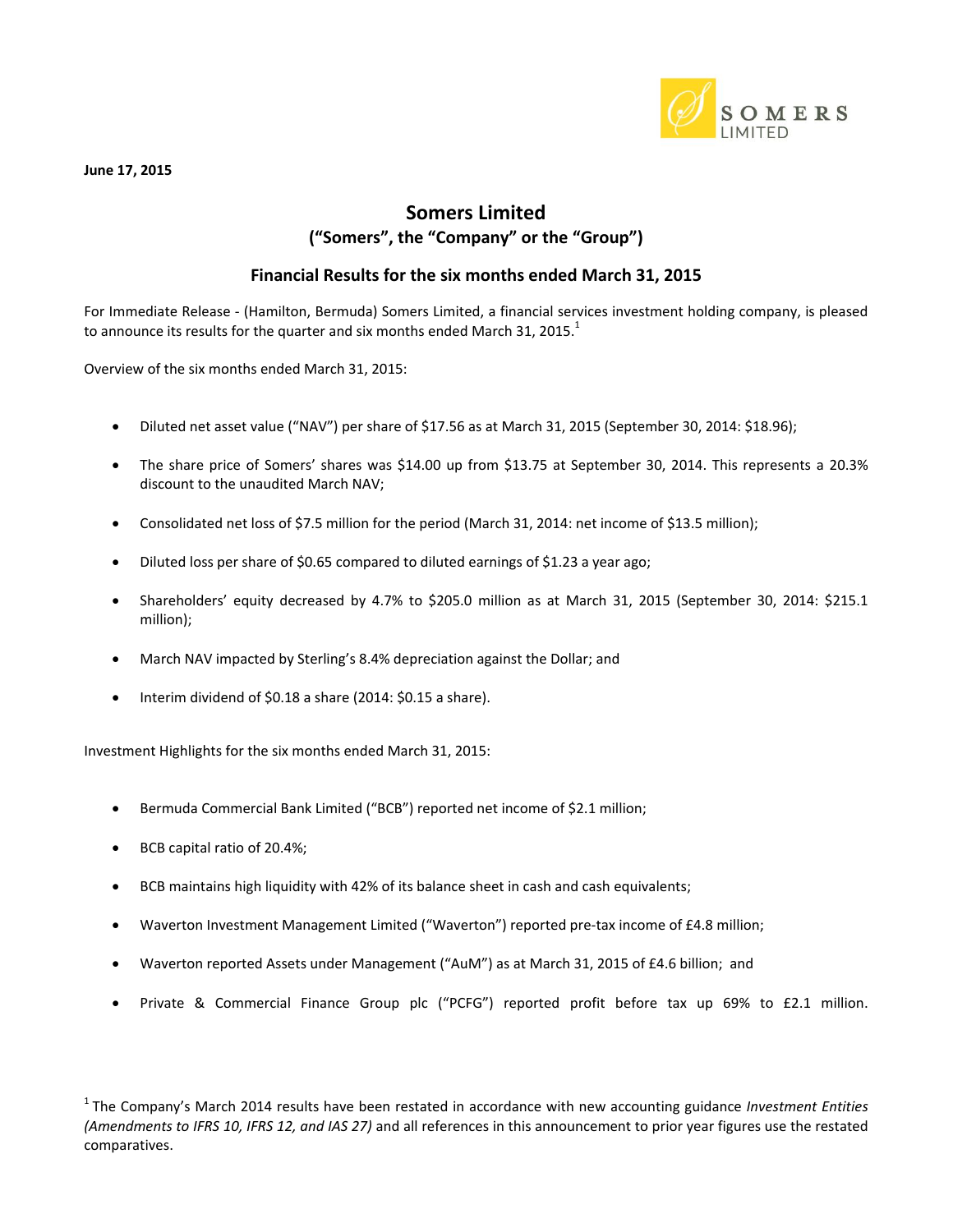

Commenting on the financial results, Warren McLeland, Chairman of Somers said:

"Somers' six month results have been impacted by both valuation losses and negative currency movements and this has resulted in a decrease in Somers' NAV to \$17.56 per share from \$18.96 as reported at September 30, 2014.

The investment valuation losses recorded this period resulted from a reduction in the carrying value of BCB and Waverton which together represents 82% of our investment portfolio. Over the course of the last twelve months BCB has focused on and invested in its operating infrastructure to meet the changing demands within the industry. These efforts have been concentrated around governance and compliance, organisational structure, people development and technology and this year the Bank is additionally focusing its business towards becoming more customer-centric and improving its client proposition. By strengthening these building blocks, the Bank is positioning itself to compete for future growth. The value of our investment in Waverton was reduced following the transfer of one of the Waverton funds. While disappointing, we see this as an isolated event.

The second component of the period's NAV decline was adverse currency movements since September 30, 2014. Many of our larger investments, in particular Waverton and PCFG are denominated in Sterling and during the six month period ended March 31, 2015 Sterling declined by 8.4% versus the Dollar. These currency fluctuations serve to demonstrate the short-term volatility that may be encountered by the Company.

The Company's capital remains fully invested and we remain comfortable with our current portfolio composition. As capital grows and our profitable investments return cash, we will look to use these funds to diversify our portfolio."

#### **Media Contacts:**

Alasdair Younie Director Somers Limited Tel: 441-299-2897 Email: [ay@icm.bm](mailto:ay@icm.bm)

#### **Summary of Somers' results for the six months ended March 31, 2015**

#### **Introduction**

During the year ended September 30, 2014, Somers adopted amendments to accounting standard, IFRS 10. The Company's March 2014 results have been restated in compliance with the new accounting guidance and all references in this announcement to prior year figures use the restated comparatives.

For the six months ended March 31, 2015, the Company recorded a net loss of \$7.5 million compared with a restated net income of \$13.5 million a year ago. The year to date loss per share was \$0.65 (March 31, 2014: earnings per share of \$1.23). Additionally, there were unrealised currency losses of \$5.5 million as Sterling declined against the US Dollar. The result was a reduction in the Company's diluted net asset value per share to \$17.56 from \$18.96 at September 30, 2014.

The Company received distributions of \$1.6 million during the period from BCB compared to \$2.6 million a year ago.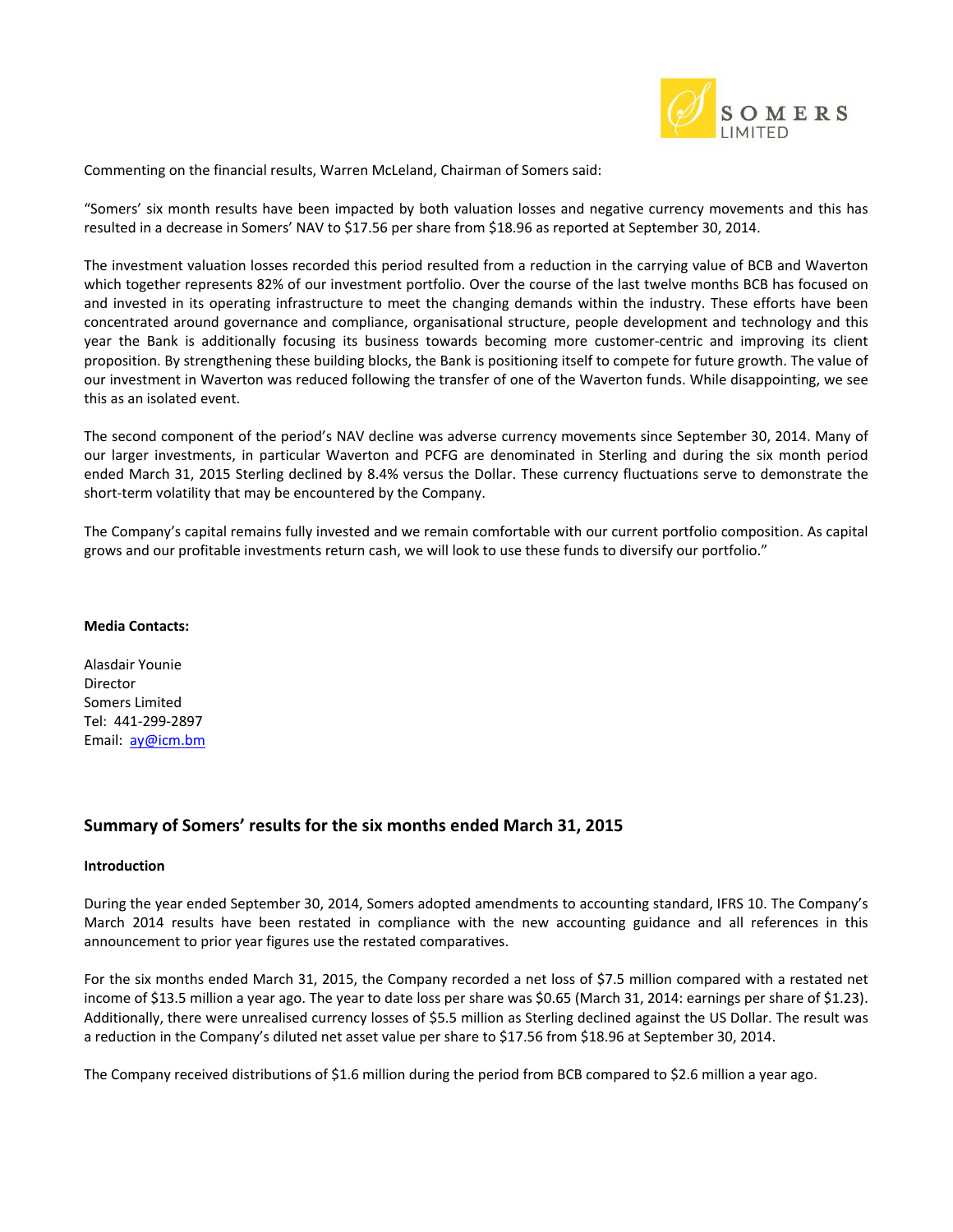

Somers recorded a loss on its investments of \$5.4 million for the period. These valuation losses resulted primarily from a reduction in the carrying value of BCB and Waverton following an unrealised decline in the fair value of BCB's investments and a reduction in the Bank's interest income, and a reduction in assets under management at Waverton. Westhouse's valuation also decreased during the period following weak trading performance while the value of our investments in PCFG increased following growth in their profit levels. An analysis of Somers' core investments is set out below.

Net foreign exchange losses were \$3.4 million for the period with a further \$5.5 million of exchange losses on Somers' investment in its foreign operations. 44% of Somers' balance sheet is denominated in foreign currencies, primarily Sterling, and during the six month period ended March 31, 2015 Sterling declined by 8.4% versus the Dollar.

During the six month period, 240,746 warrants were exercised and 161,743 dividends were reinvested. The net result from these actions was a \$5.7 million addition to shareholders' equity. Despite these capital additions, shareholders' equity finished the period at \$205.0 million down from \$215.1 million at September 30, 2014 on account of the currency and the reduction in carrying value of the Company's investments.

#### **Interim Dividend**

The Company's Board has resolved to pay an interim dividend payment of \$0.18 a share. The record date for the dividend will be June 26, 2015 and the payment date will be July 13, 2015.

#### **REVIEW OF INVESTMENTS**

#### *Bermuda Commercial Bank Limited ("BCB" or the "Bank")*

The Bank recorded a profit of \$1.10 million for the quarter ended March 31, 2015 (2014: \$3.61 million). Total revenues for the period were \$7.80 million (2014: \$9.47 million). Net profit for the six months ended March 31, 2015 was \$2.11 million (2014: \$7.90 million).

Net interest income for the first six months was \$6.08 million (2014: \$10.08 million) and net non-interest income for the same period amounted to \$7.78 million (2014: \$9.09 million). Gains from the sale of financial investments were \$7.3 million for the six months (2014: \$9.7 million). Whilst the core earnings of the Bank largely remained stable during the period, the decline in the net realised gains in the securities portfolio had a negative impact on the net earnings of the Bank.

Total assets were \$597.75 million at March 31, 2015 compared to \$592.57 million at September 30, 2014. Total customer deposit balances increased to \$486.52 million from \$471.28 million at September 30, 2014.

The Bank's capital position decreased to \$105.05 million at March 31, 2015 from \$113.43 million at September 30, 2014 with this change primarily resulting from unrealised mark to market movements on the Bank's financial investments portfolio. The Bank's regulatory capital ratio at March 31, 2015 was 20.40% which is over and above the regulatory minimum ratios.

The Bank has maintained its strong liquidity position with 42% of its balance sheet in cash and cash equivalents. This liquid, well capitalised balance sheet along with investments in the Bank's processes, infrastructure and people is hopefully providing a solid base for the Bank's long-term future.

Somers' investment in 100% of BCB's equity was valued at \$111.1 million as at March 31, 2015 (September 30, 2014: \$113.8 million).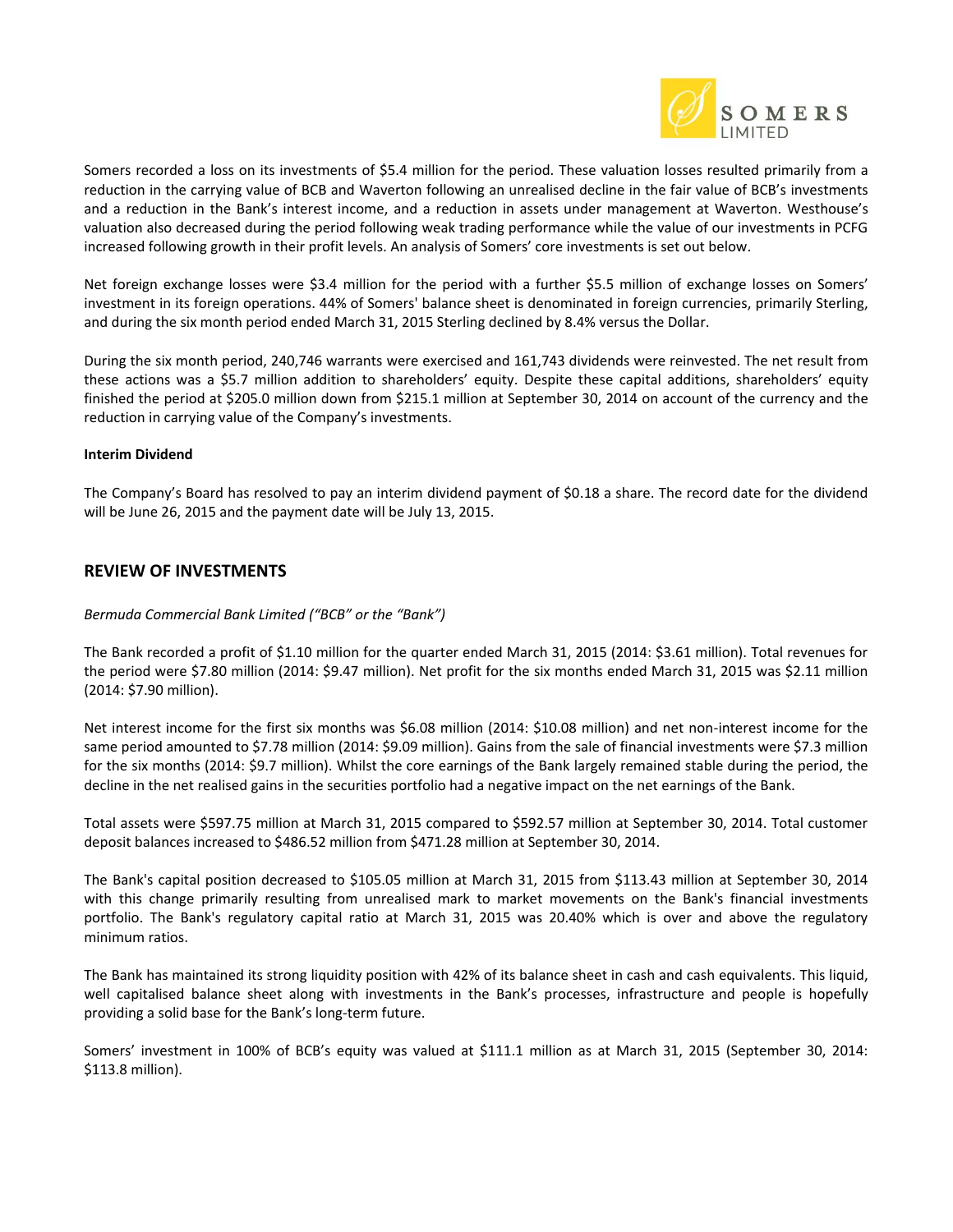

#### *Waverton Investment Management Limited ("Waverton")*

Waverton's Assets under Management ("AuM") were £4.6 billion as at March 31, 2015 (September 30, 2014: £5.2 billion). In the first half of the year, Waverton's AuM were impacted by the loss of its European Fund which moved with its fund manager to a specialist fund management business. This was partially offset by the continued strong performance in the global equity markets, particularly in Europe and for the three months ended March 31, 2015, Waverton earned revenue of £8.2 million, EBITDA of £2.2 million and recorded profit before tax of £1.6 million.

Somers values its investment in Waverton on a peer comparison basis using an EV/EBITDA valuation methodology. EBITDA for the rest of the year is unlikely to be negatively impacted by the loss of its European Fund, however, in subsequent years the loss of income is expected to impact Waverton's EBITDA. In light of the decrease in AuM and despite the continued strong EBITDA performance in the second quarter of the year Somers has reduced the value of its investment in Waverton to £42.8 million from £46.3 million at December 31, 2014.

At March 31, 2015 Waverton represented 30% of Somers' investment portfolio and its performance continues to have a material impact on Somers' overall performance. Global equity markets continue to remain strong but we anticipate that there will be increased volatility as the potential tightening of US interest rates approaches and this may have an impact on Waverton's earnings. There remain significant opportunities for Waverton to grow in a number of its product areas which will hopefully offset any equity market downside.

#### *Private & Commercial Finance Group plc ("PCFG")*

Following the March 2015 period-end, PCFG announced strong results for the year ended March 31, 2015. Profit before tax was up 69% to £2.1 million (2014: £1.3 million) placing PCFG ahead of their targeted 2.0% return on average assets at 2.2% while their total portfolio grew by 13% to £100 million. Portfolio growth and quality and profitability all outperformed management objectives during the period. New business originations for the year were up by 10% to £56.0 million (2014: £50.8 million) and the loan loss provisioning charge has continued to reduce. PCFG has also negotiated increased bank facilities and currently has £33 million of committed facility headroom, which is sufficient for current year growth plans. This headroom includes the recent award of a £10 million facility from the British Business Bank, the commercial division of the UK Government's economic development bank.

PCFG continues to focus on its application for a deposit taking license in the UK and they have presented their business plan to the relevant authorities.

Somers' equity investment in PCFG is marked to market and as at March 31, 2015 was valued at £2.0 million. Somers' investment in PCFG convertible loan notes was valued at £9.0 million as at March 31, 2015.

#### *Ascot Lloyd Holdings Limited ("Ascot Lloyd")*

Ascot Lloyd is an independent financial adviser, regulated by the Financial Conduct Authority with a number of offices across the UK. Ascot Lloyd provides a financial planning service for personal and corporate clients incorporating the use of protection products, investment products, pension planning and tax planning.

Somers is interested in 6% convertible loan notes and upon conversion of the convertible loan notes, Somers would be interested in approximately 32.5% of Ascot Lloyd's diluted issued share capital. In addition, Somers has made a loan to Ascot Lloyd of £1.2 million of which £0.95 million is drawn down as at March 31, 2015. Somers' investment in Ascot Lloyd as at March 31, 2015 is valued at £3.52 million (September 30, 2014: £3.20 million),

Ascot Lloyd continues to integrate the assets it acquired from IFG plc in September 2014. The integration has taken longer than first anticipated but we believe that there is significant value to be derived from the acquisition and that this value will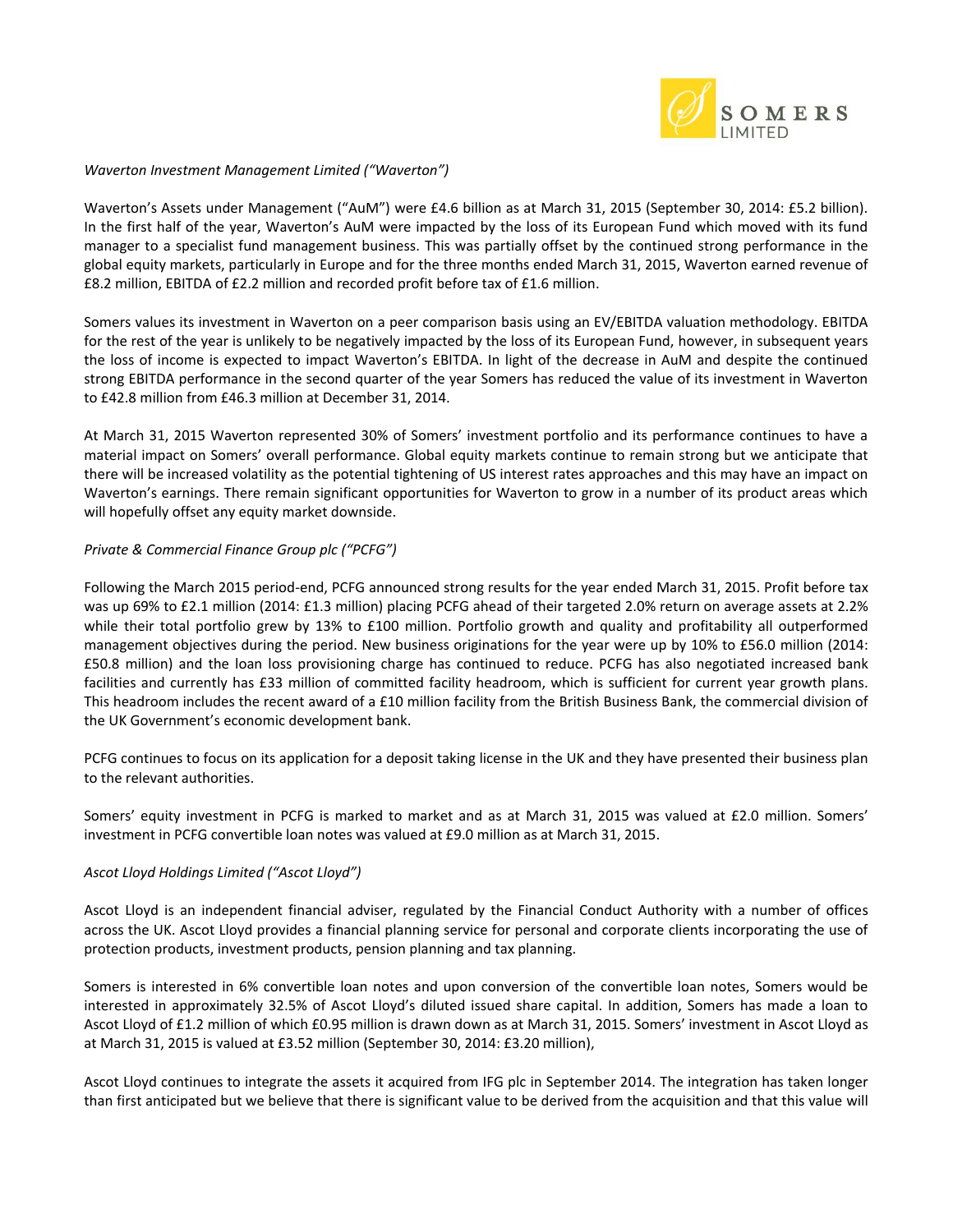

start to be realised during the course of the rest of the year. In addition the company continues to evaluate a number of consolidation opportunities which will have synergistic benefits and enable the company to increase the assets on its platform.

#### *Westhouse Holdings plc ("Westhouse")*

Somers is interested in 84.6% of the issued share capital of Westhouse, a London based corporate and institutional stockbroking firm. Westhouse's trading performance continues to show improvement and post the quarter end they completed a £21 million fund raising for one of their corporate clients. In addition, there are a number of potential other corporate transactions in the pipeline which will have a positive impact on the company's financial results.

For the quarter ended March 31, 2015, Westhouse reported revenue of £1.8 million and a loss before tax of £1.0 million. As at March 31, 2015, shareholders' funds in the regulated entity amounted to £2.4 million. Somers investment in Westhouse as at March 31, 2015 is valued at £1.9 million.

#### *Merrion Capital Holdings Limited ("Merrion")*

Merrion was established in 1999 as an independent financial services firm providing stockbroking, corporate finance advisory and fund management services to a mainly domestic Irish client base.

As at March 31, 2015 Merrion Investment Management had approximately €857 million assets under management and Merrion's private client business manages approximately €726 million of private client funds across 3,400 accounts, mainly on an advisory and execution only basis.

Somers invested in Merrion in July 2014 and since then Merrion has performed in accordance with our expectations including being ahead of its own budgeted forecasts for the year to date. We believe that the interaction between Merrion and some of Somers' other investments will prove positive and lead to a number of other opportunities for Merrion and these other investments.

#### *Other Investments*

Post the quarter end, West Hamilton Holdings Limited commenced its residential development, comprising 9 apartments. It is anticipated that this development will take approximately 16 months to complete. There has been significant interest in the development and we anticipate that it will prove to be a profitable venture for the company.

#### **-ENDS-**

**Somers Limited** is a listed financial services investment holding company whose major assets include its 100% owned subsidiary, Bermuda Commercial Bank Limited, one of Bermuda's four licensed banks and a 62.5% holding in Waverton Investment Management Limited, a UK wealth manager with over £4.6 billion assets under management. The Group's other investments include an approximate 68% economic interest in the London Stock Exchange listed Private & Commercial Finance Group PLC, a UK asset financing company, an 84.6% stake in Westhouse Holdings PLC, a corporate and institutional stockbroking group, a 30% economic interest in Ascot Lloyd Holdings Limited, a UK independent financial adviser and a 21% economic interest in Merrion Capital Holdings Limited, an Irish financial services group. Somers has shareholders' equity of \$205 million. Somers' shares are publicly traded and listed on the Bermuda Stock Exchange (Ticker: SOM.BH) and more details on the Company can be found at [www.somers.bm.](http://www.somers.bm/)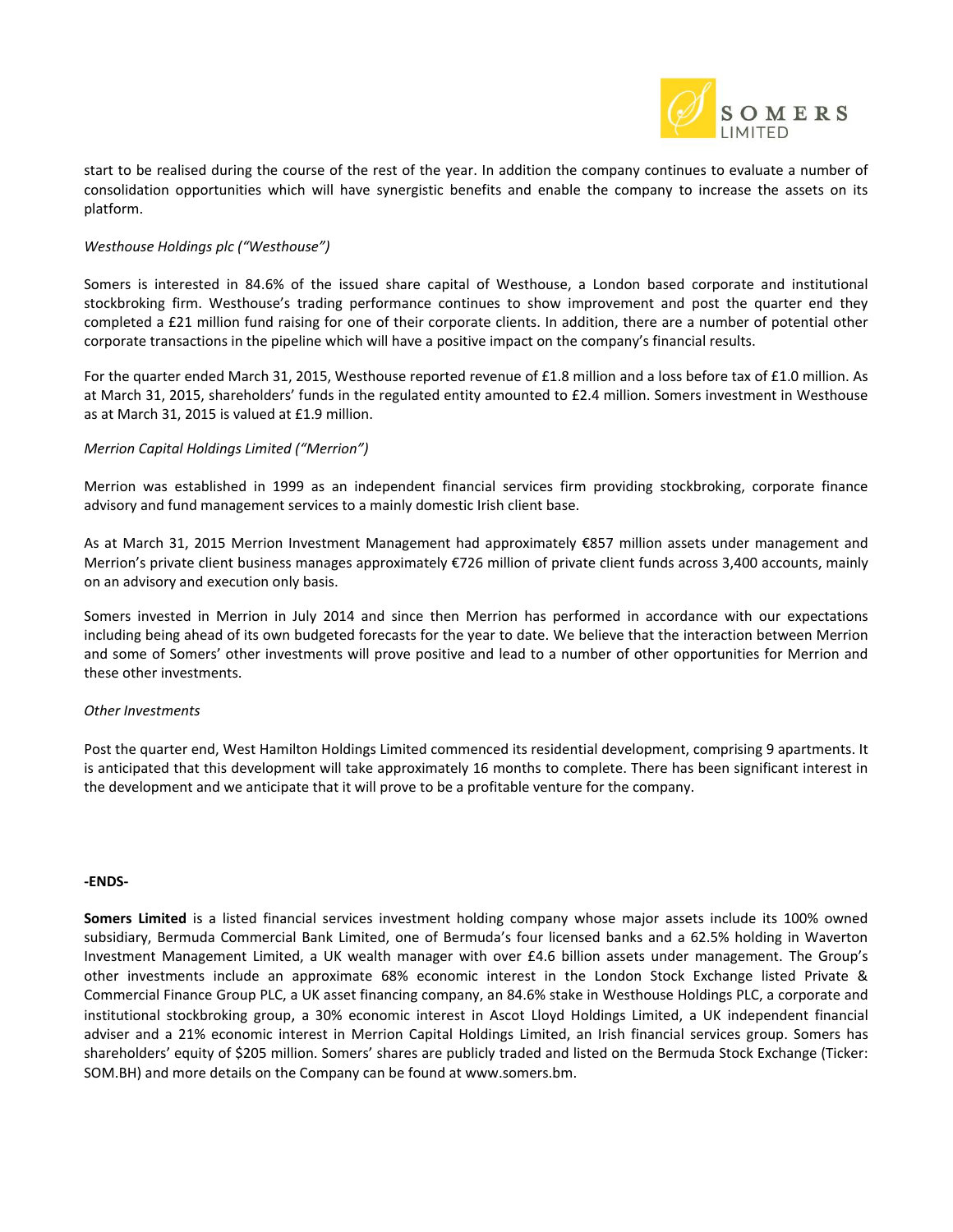# **SOMERS LIMITED CONSOLIDATED STATEMENT OF FINANCIAL POSITION**

(expressed in United States dollars - unaudited)

| <b>Assets</b>                                                                                                             | MAR 31, 2015                                                            | SEP 30, 2014*                                                    |  |
|---------------------------------------------------------------------------------------------------------------------------|-------------------------------------------------------------------------|------------------------------------------------------------------|--|
| Cash and cash equivalents<br>Other assets<br>Interest receivable<br>Loans and receivables<br><b>Financial investments</b> | \$<br>604,158<br>28,898<br>342,698<br>1,410,275<br>207, 457, 047        | \$<br>216,418<br>205,165<br>86,003<br>4,787,759<br>218,284,392   |  |
| <b>Total assets</b>                                                                                                       | 209,843,076                                                             | 223,579,737                                                      |  |
| <b>Liabilities</b>                                                                                                        |                                                                         |                                                                  |  |
| Interest payable<br>Other liabilities<br>Interest bearing loans and borrowings                                            | 4,861,037                                                               | 25,890<br>4,943,241<br>3,500,000                                 |  |
| <b>Total liabilities</b>                                                                                                  | 4,861,037                                                               | 8,469,131                                                        |  |
| Net assets                                                                                                                | $\frac{1}{2}$<br>204,982,039                                            | \$<br>215,110,606                                                |  |
| <b>Equity</b>                                                                                                             |                                                                         |                                                                  |  |
| Capital stock<br>Contributed surplus<br>Treasury shares<br>Accumulated other comprehensive income<br>Retained earnings    | \$<br>1,170<br>161,402,260<br>(414, 241)<br>(5, 107, 652)<br>49,100,502 | \$<br>1,130<br>155,685,600<br>(143,580)<br>457,791<br>59,109,665 |  |
| Total equity                                                                                                              | \$<br>204,982,039                                                       | $$\mathbb{S}$$<br>215,110,606                                    |  |

\*Audited